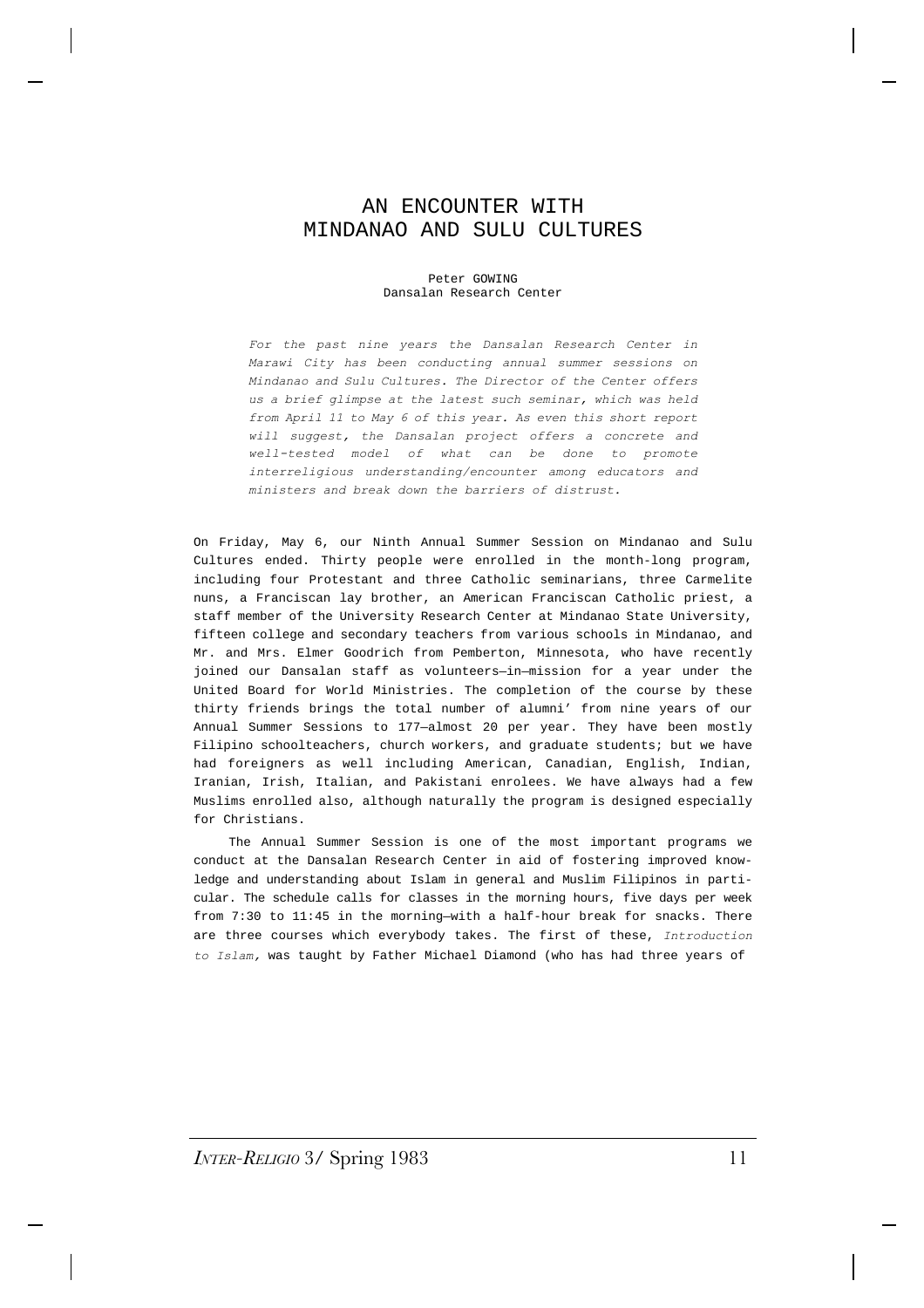graduate studies in Islamics in Rome and has worked in Mindanao since 1969) of the Prelature of Marawi. I myself taught the second basic course, *Islam in the Philippines,* which treated Islam's arrival and spread in the Philippines, the manner in which it has been embraced by Filipinos and has affected their culture and world view, the character of Christian—Muslim encounter in the Archipelago, and the dynamics of contemporary Islamic renewal and change. The third course, *The Muslim Filipinos,* was divided into four week-long segments: one on "The Marano" taught by Dr. Mamitua Saber, a Maranao Muslim sociologist from Mindanao State University; another on "The Literary Heritage of Muslim Filipinos," taught by Prof. Alfredo Tiamson from the staff the Ministry of Muslim Affairs; and a third on "Sulu and the Crisis in the Muslim South," directed by Prof. Asiri Abubakar, a Tausug Muslim from the University of the Philippines. The fourth week is devoted to a discussion of the issues in Muslim-Christian dialogue, led by Msgr. Bienvenido Tudtud, Bishop of the Prelature of Marawi.

One feature of this final week is a day-long dialogue. This year the dialogue involved the Summer Session enrollees (all but one of which were Christians) and twelve local Muslims, some of them teachers from Mindanao State University and the Jamiatul Philippine Al-Isalmia. The dialogue, which began at 9 o'clock in the morning and ended just before 4 in the afternoon, was characterized by an open, animated, and constructive exchange of views on the theme "Our Images of Each Other: What Can We Do About Them?"

The afternoons, evening, and weekends of the Summer Session are free for study and research in the library—and also for special presentations and field trips. This year, Dr. Nagasura Madale of Mindanao State University lectured one afternoon on the folk epics of his people, the Maranao. On another occasion, Father Erwin Schoenstein, O.F.M., one of the enrolees and a long—time missionary in the Philippines, gave a splendid talk on "St. Francis and Islam." On yet another afternoon, three of the Research Officers of the Dansalan Center gave brief reports on their newly completed thesis researches. And one day an official of the Regional Office of the Ministry of Muslim Affairs, Mr. Bani Masnar, came over to explain the organization, functions, and programs of the Ministry.

The field trips included a visit to the Aga Khan Museum at Mindanao State University with its excellent collection of Muslim Filipino artefacts, and to the King Faisal Center for Arabic and Islamic Studies nearby. Our annual one-day picnic found us travelling as far as Poona Bayabao on the east side of the Lake, where we visited a well—preserved Kota (a Marano fort made of earth, stone, and bamboo) and to several other communities where we were hospitably welcomed into the homes of Maranao families. We also witnessed the devastating effects of the drought we've been enduring since October, which has resulted in the lowering of the water level of the Lake by more than three meters with serious consequences for wet—rice agriculture and other farming. On another occasion we visited Tugaya on the west side of Lake Lanao which is famous for its brass foundries. We were fortunate to